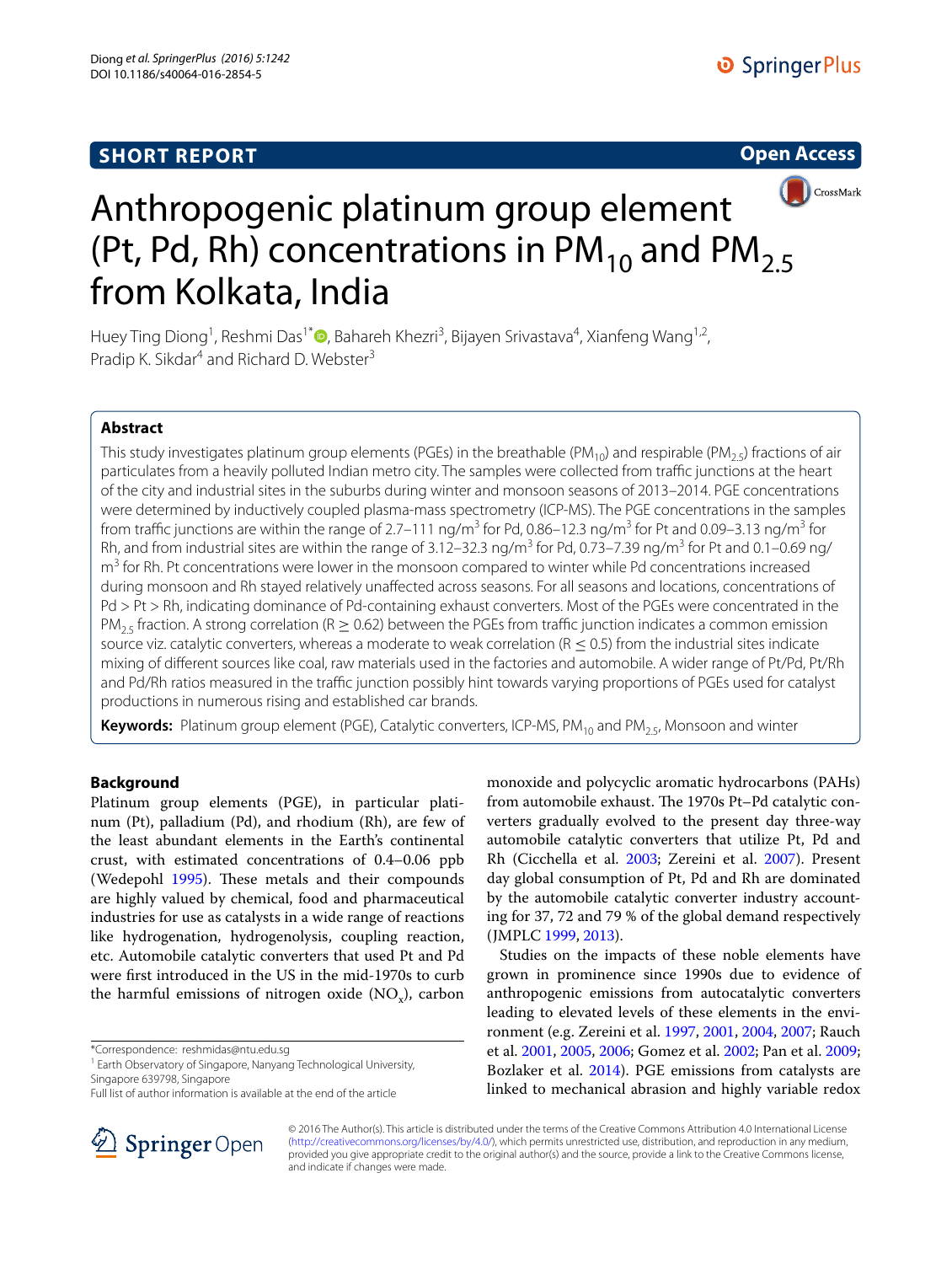chemical conditions during engine operation (Palacios et al. [2000](#page-7-5); Moldovan et al. [2002](#page-7-6)). Other known anthropogenic PGE fluxes to the environment include coal combustion, noble metal production and medical treatment (Zereini et al. [2012;](#page-8-9) Rauch and Peucker-Ehrenbrink [2015](#page-8-10)). After deposition, PGE could be subjected to various physical and chemical transformations, potentially resulting in migration into other environmental compartments such as the biota (Morton-Bermea et al. [2014](#page-7-7)).

There has been growing concern regarding the widespread dispersion of PGE in the troposphere of the Northern Hemisphere. For example, Greenland snow fall from the mid 1990s had approximately 40–120 times higher PGE concentration compared to ice from 7000 years ago (Barbante et al. [2001](#page-7-8)). Several studies have also reported elevated levels of PGE in airborne PM (e.g. Gomez et al. [2002](#page-7-3); Kantisar et al. [2003;](#page-7-9) Zereini et al. [2004](#page-8-4); Limbeck et al. [2004](#page-7-10); Rauch et al. [2006\)](#page-8-7).

Growing evidence indicates short-term and possibly long-term adverse impacts of PGE and its compounds on human health. The most significant health effect caused by exposure to soluble PGE compounds is sensitization. Many studies had reported cases of occupational allergic contact dermatitis, asthma, urticarial, rhinitis and conjunctivitis (Schierl and Ochmann [2015;](#page-8-11) Wiseman, [2015](#page-8-12)). To understand the biogeochemical cycling of the PGEs, more studies focusing on sources, pathways, sinks and post depositional uptake by biota are required. Many studies conducted thus far are focused mainly on the vehicular emission of PGE in the environment. However industrial emissions can also contribute towards an elevated level of PGE in the atmospheric PM.

We sampled air particulates from in and around Kolkata, a megacity in Eastern India. The trace metal composition of  $PM_{10}$  and  $PM_{2.5}$  apportioned three primary anthropogenic sources, vehicular exhausts in the city traffic junctions and coal combustion and high temperature metal smelting in the suburban industrial areas (Das et al. [2015\)](#page-7-11). We also measured PGEs from these locations. For this report we divided the sampling locations into two categories; traffic junctions in the heart of the city and industrial hubs in the city suburbs. The purpose of the study is to access industrial contribution of PGE fluxes in addition to automobile emission and the effect of seasonal changes on the distribution of PGE in air particulate.

### **Methods**

### **Study area**

Kolkata, the state capital of West Bengal in India, is located at approximately 22.6°N, 88.4°E. The city has a population of approximately 4 million (Census of India [2011](#page-7-12)), making it the third-most populous metropolitan area in India. Located on the east bank of the River Hughli, the city sits on alluvium within the lower Ganges Delta. This results in a relatively flat landscape, with an average elevation of the city about 6.4 m above mean sea level. The climate of the city is tropical savanna under the Köppen climate classification with total annual rainfall of 1582 mm. As Kolkata is located at a point where River Hughli merges into the Bay of Bengal, the sea is a major influence in the weather pattern of the city. The southwest summer Monsoon, caused by tropical depressions in the Bay of Bengal, hits Kolkata between June and September. The winter in the city is relatively dry and lasts for about 2.5 months from late November to January.

# **Sampling**

Sampling was carried out between 6 AM and 6 PM with two Deployable Particulate Sampler (DPS) pumps (Leland Legacy) with a pumping efficiency of 10 L/min. The two pumps were used to collect the  $PM_{10}$  and  $PM_{2.5}$ simultaneously. The PM was collected on 47 mm quartz filters that were dried overnight at 400 °C in an oven prior to sampling.

We conducted sampling in two seasons in six traffic junctions inside the city of Kolkata and 6 industrial sites in the suburbs where road traffic is far less compared to the city (Additional file 1: Figure S1). The six industrial sites include two coal fired thermal power plant, two cement industry and two industrial estates comprising of various industries including electronics, textile, food processing, plastic/rubber, chemical, leather goods, iron ore etc. To mitigate the effect of long-range transport of suspended particulate matters from the roads in the urban area to the suburban industrial areas, the pumps in the industrial sites were placed in close proximity (several hundred meters) of the exhaust fumes emitted from the factories.

Sampling was carried out in winter of 2013–2014 (December–January) and in monsoon season of 2014 (August–September). During the winter sampling, the daily average temperature ranged from 15 to 23 °C, relative humidity varied between 59 and 82 % and the predominant wind direction was N to NNW. During the monsoon sampling season daily average temperature was 24–32 °C, relative humidity 74–93 % and wind direction was S to SW. Several previous studies (Chowdhury [2004](#page-7-13); Spiroska et al. [2011;](#page-8-13) WBPCB [2012](#page-8-14)) in different Indian metropolises reported highest pollutant levels during the cooler months as the inversion layer remains close to the ground and lowest pollutant levels during the monsoon. Hence we choose to carry out our sampling during the winter and monsoon months in Kolkata to capture the largest possible seasonal variation in PGE concentration in the air particulate, if present.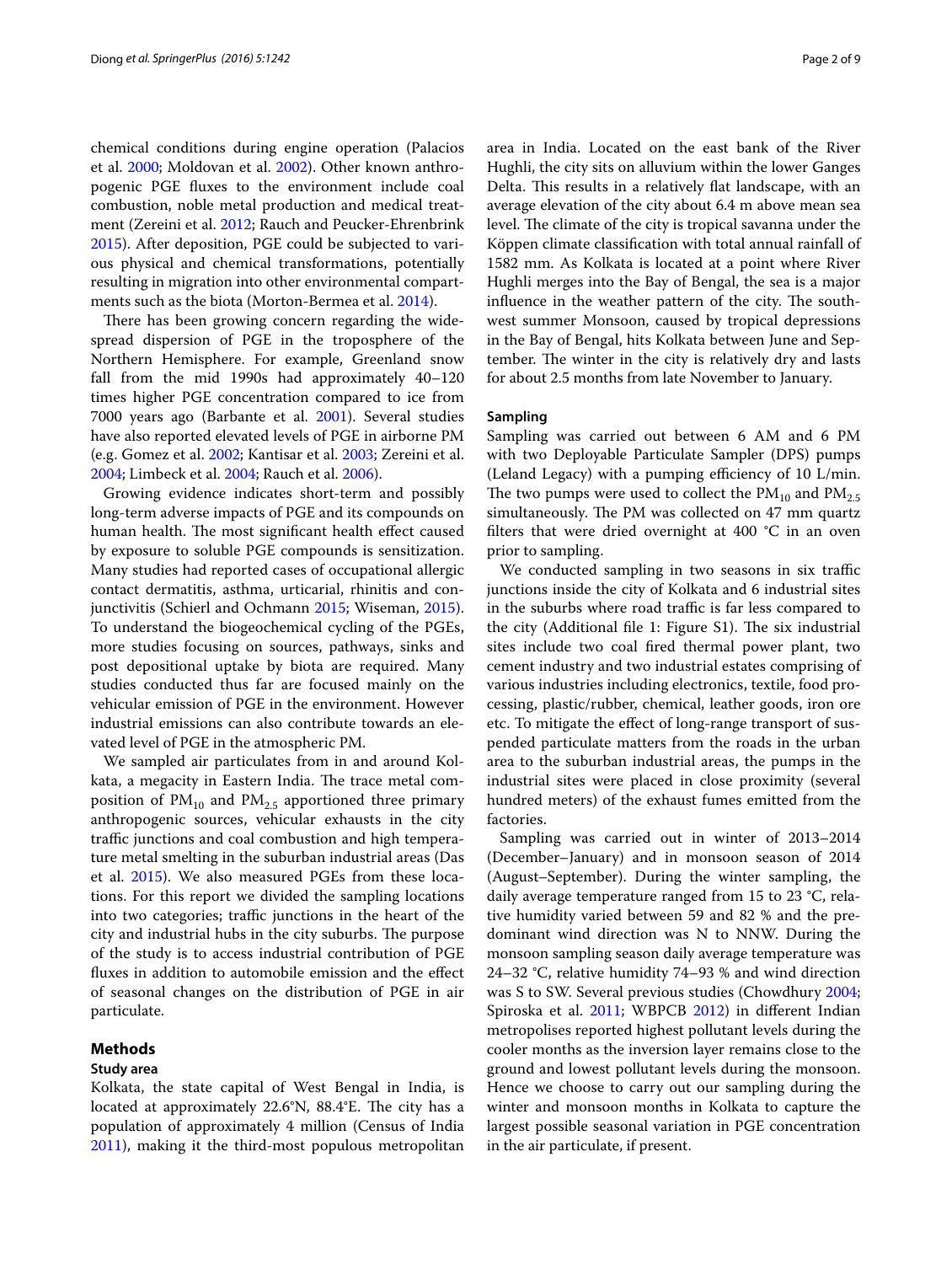### **Chemical analysis**

The filters were placed in Teflon vessels and subjected to microwave digestion in a mixture of ultra-high purity acids (6 mL  $HNO<sub>3</sub>$ , 2 mL HCl and 4 mL ultrapure water). The microwave (Milestone ETHOS, Italy) temperature was ramped to 160 °C over 15 min and held in this temperature for 10 min prior to a 30 min cooling period. Complete solubilization of PGE was achieved with this digestion procedure. After cooling the digested samples were diluted with ultra-pure water, filtered, transferred to polyethylene bottles and then stored in the fridge for ICP-MS analysis.

Prepared samples were analyzed for PGE using an Agilent 7700 series Inductively Coupled Plasma-Mass Spectrometer (Japan) equipped with a 3rd generation He reaction/collision cell  $(ORS^3)$  to minimize interferences. The operating conditions used for the analysis of samples are shown in Additional file 1: Table S1. To validate both digestion and ICP-MS method, NIST SRM 2783 (Air Particulate on Filter Media) was measured and blank filters were spiked with Pd, Pt and Rh standards and treated in the same way as the samples. Recoveries from these spiked filters ranged from 82 to 90 %.

# **Results and discussion**

PGE concentrations in the samples collated from industrial areas and traffic junctions for both winter and monsoon seasons in Kolkata show elevated values as compared to continental crust (Pd: 0.4 ng/g; Pt: 0.4 ng/g; Rh: 0.06 ng/g, Wedepohl [1995](#page-8-0)). The observed mean  $\text{PM}_{10}$ concentrations of Pd, Pt and Rh in industrial areas during winter are 5.94, 4.37 and 0.35  $\text{ng/m}^3$  respectively while measured concentrations at traffic junctions average 10.8, 6.27 and 0.70  $\mathrm{ng/m^{3}}$  respectively. For the monsoon season mean  $PM_{10}$  concentrations of Pd, Pt and Rh in the roadside traffic junctions are 41, 1.92 and 0.88 ng/  $\text{m}^{3}$  respectively whereas those at the industrial sites average 14.6, 1.25 and 0.31  $\text{ng/m}^3$  respectively. The mean PM<sub>2.5</sub> concentrations of Pd, Pt and Rh in traffic junctions during winter are 9.79, 6.45 and 0.62 ng/m $^3$  respectively while those at industrial sites average 6.97, 4.68 and 0.40  $\mathrm{ng/m^{3}}$  respectively. In the monsoon season the Pd, Pt and Rh in traffic junctions were recorded to be 36.2, 1.76 and 0.59  $\text{ng/m}^3$  respectively and from the industrial areas [1](#page-3-0)4.4, 1.22 and 0.28  $\text{ng/m}^3$  respectively (Table 1; Fig. [1\)](#page-4-0).

Clearly, most of the emitted PGEs from catalytic converters and/or coal combustion are associated with finer PM size fractions that are readily trapped by the alveoli of the lungs and can cause negative respiratory health effects in exposed populations. Pd makes up the largest fraction of PGE contribution as compared to Rh and Pt, regardless of seasons and sampling location. Traffic junction sites have higher PGE concentrations compared to industrial areas (Fig. [1](#page-4-0)) for both size fractions. Pd concentrations are significantly higher in  $PM_{10}$  and  $PM_{2.5}$  in monsoon season compared to winter whereas Pt concentration decreases in monsoon and Rh concentration stays constant.

#### **PGE concentrations in air particulate**

Most of the previous studies had mainly focused on vehicle emission of PGE from the catalytic converters (Pan et al. [2009](#page-8-8); Gao et al. [2012;](#page-7-14) Palacios et al. [2000](#page-7-5); Zereini et al. [2012](#page-8-9); Wichmann and Bahadir [2015](#page-8-15)). Only few studies had highlighted the importance of industrial activities and coal combustion in assessing urban PGE fluxes (Liu et al. [2015;](#page-7-15) Rauch and Peucker-Ehrenbrink [2015](#page-8-10)). After a ruling by the Supreme Court in 1995, all new petrolfueled cars in India were to be fitted with catalytic converters. Hence, a major source of PGE in the urban PM of India is road traffic. However, traffic is not the sole source of PGE in urban atmosphere as several studies confirmed the enrichment of Pt and Pd in coal though the absolute concentrations would depend on different regional distribution of coal resources (Dai et al. [2003;](#page-7-16) Wang et al. [2008](#page-8-16)). Kolkata suburbs have numerous industries including coal fired thermal power stations, numerous brick kilns along the banks of River Hughli, cement factories, medium and small scale industrial estates, etc.

The observed concentration trend of  $Pd > Pt > Rh$  in both the traffic and industrial locations matches the PGE trend reported in other recent studies (Gao et al. [2012](#page-7-14); Liu et al. [2015](#page-7-15)). However, when compared to other megacities around the world, the PGE concentrations measured in Kolkata are orders of magnitude higher for both the locations and in both the size fractions (Table [2](#page-5-0)). The PGE concentrations measured in the present study matches rainfall concentrations (average concentrations of Pd is 26.73 ng/L; Pt is 1.71 ng/L and Rh is 1.49 ng/L) measured in downtown Changji City in Xinjiang, China (Liu et al. [2015\)](#page-7-15). Previous studies (Pan et al. [2009](#page-8-8), [2013](#page-8-17)) on PGE concentrations in dust and soil samples from Kolkata shows comparable concentration ranges (Table [1\)](#page-3-0).

PGE concentrations measured from industrial areas and power plants in this study have found high Pd, Pt and Rh concentrations, however the total concentrations are less than those measured at traffic junctions in both the seasons. This reinforces the suggestion by few studies (Liu et al. [2015;](#page-7-15) Rauch and Peucker-Ehrenbrink [2015](#page-8-10)) that industrial emissions play an equally important role as automobile emissions in PGE fluxes in the environment.

Correlation analysis conducted for traffic areas and industrial areas suggests that PGE fluxes in industrial areas have multiple sources. A strong correlation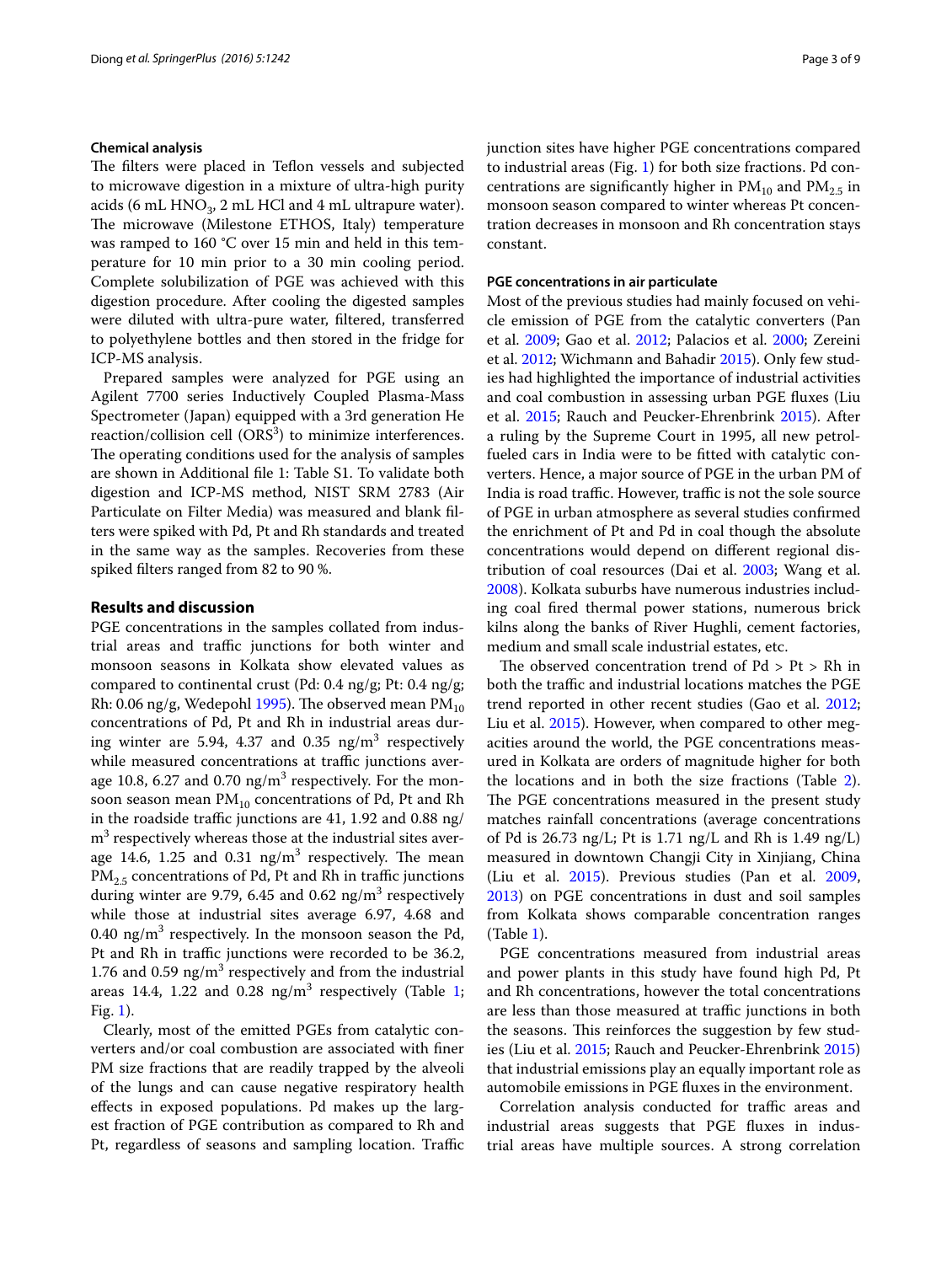|                   | N  | PM Concentration ( $\mu$ g/m <sup>3</sup> ) | Pd $(ng/m^3)$       | Pt $(ng/m^3)$       | Rh (ng/m <sup>3</sup> ) |
|-------------------|----|---------------------------------------------|---------------------|---------------------|-------------------------|
| $PM_{10}$         |    |                                             |                     |                     |                         |
| Traffic           |    |                                             |                     |                     |                         |
| Winter            | 20 | 385 (78-783)                                | $10.8(2.71 - 26.4)$ | $6.27(2.85 - 12.1)$ | $0.70(0.26 - 2.50)$     |
| Industry          |    |                                             |                     |                     |                         |
| Winter            | 15 | 392 (61-767)                                | $5.94(3.12 - 10.3)$ | $4.37(2.53 - 6.53)$ | $0.35(0.10 - 0.50)$     |
| Traffic           |    |                                             |                     |                     |                         |
| Monsoon           | 14 | 276 (83-411)                                | 41 (9.10-110.94)    | 1.92 (0.90-4.39)    | $0.88(0.09 - 3.13)$     |
| Industry          |    |                                             |                     |                     |                         |
| Monsoon           | 14 | 302 (83-617)                                | $14.6(6.50-16.4)$   | $1.25(0.73 - 2.35)$ | $0.31(0.10 - 0.69)$     |
| $PM_{2.5}$        |    |                                             |                     |                     |                         |
| Traffic           |    |                                             |                     |                     |                         |
| Winter            | 20 | 316 (83-489)                                | $9.79(2.87 - 25.9)$ | $6.45(2.90-12.3)$   | $0.62(0.23 - 1.53)$     |
| Industry          |    |                                             |                     |                     |                         |
| Winter            | 15 | 271 (167-583)                               | $6.97(3.81 - 15.8)$ | 4.68 (3.26-7.39)    | $0.40(0.19 - 0.53)$     |
| Traffic           |    |                                             |                     |                     |                         |
| Monsoon           | 14 | $117(44 - 178)$                             | 36.2 (9.39-87.8)    | $1.76(0.86 - 3.54)$ | $0.59(0.13 - 1.61)$     |
| Industry          |    |                                             |                     |                     |                         |
| Monsoon           | 14 | 264 (117-578)                               | 14.4 (6.76-32.3)    | $1.22(0.82 - 2.10)$ | $0.28(0.12 - 0.66)$     |
| Dust <sup>a</sup> |    |                                             |                     |                     |                         |
| Kolkata           | 10 |                                             | $10.8(0.7 - 63.6)$  | $13.5(2.6-51)$      | $3.6(0.2 - 21.3)$       |
| Soil <sup>b</sup> |    |                                             |                     |                     |                         |
| Kolkata           | 3  |                                             | $2.83(1.31 - 4.07)$ | 5.59 (2.59-9.43)    | $1.03(0.40 - 2.27)$     |

<span id="page-3-0"></span>Table 1 Mean PM<sub>10</sub> and PM<sub>2.5</sub> concentrations and PGE concentrations (min–max) in PM<sub>10</sub> and PM<sub>2.5</sub> from traffic junctions **and industrial locations in and around Kolkata, India compared with dust and soil concentrations from the city**

<sup>a</sup> Pan et al. [\(2013](#page-8-17)), <sup>b</sup> Pan et al. [\(2009](#page-8-8))

between the concentrations of two elements, as indicated by large R-values, hints a common source of emission. As summarized in Table [3](#page-5-1), strong correlation (R-value  $> 0.6$ ) for Pt/Pd, Pt/Rh and Pd/Rh found in traffic areas, regardless of PM sizes and seasons, imply that PGE fluxes in traffic areas are contributed mainly by the same source, vehicle emission. Conversely, relatively weak correlations between Pd, Pt and Rh in the industrial areas probably imply mixing of multiple sources, coal combustion, raw materials used in different factories and vehicle emission.

## **PGE ratios as source indicators**

Pt/Pd, Pt/Rh and Pd/Rh ratios are calculated for different seasons and different particulate sizes (Table [4](#page-6-0)). The PGE ratios (Pt/Pd, Pt/Rh and Pd/Rh) in  $PM_{10}$  in industrial area during the winter season are 0.81, 13.6 and 22.2 while for the traffic junctions in the main city area are 0.74, 10.8 and 17.0 respectively. PGE ratio values obtained for  $PM_{2.5}$ are 0.77, 12.3 and 20.1 in the industrial areas and 0.81, 10.9 and 15.5 in the traffic junctions respectively. A comparison of Pt/Pd, Pt/Rh and Pd/Rh mean ratios between traffic and industrial areas could not conclusively determine whether PGE emissions originates from catalytic converter or other potential sources ( $p > 0.05$ ). Recent studies (Pan et al. [2009;](#page-8-8) Qi et al. [2011;](#page-8-18) Zereini et al. [2012](#page-8-9); Gao et al. [2012;](#page-7-14) Liu et al. [2015\)](#page-7-15) have revealed wider PGE ratio ranges compared to older studies, irrespective of regions. The PGE components in catalytic converter are constantly changing to optimize its efficiency and function. A shift towards larger Pd/Rh and smaller Pt/ Pd ratios implies higher Pd concentrations present in the environment due to increased usage. In this study, higher Pd concentration found in the traffic area could be explained by the switch from Pt-dominant catalytic converter to Pd-containing exhaust converter (Zereini et al. [2012](#page-8-9)). The shift towards using Pd over Pt converters is a cause of concern, as Pd poses a greater risk to human health due to its greater solubility and hence bioavailability (Colombo et al. [2008a](#page-7-17), [b;](#page-7-18) Wiseman and Zereini [2009\)](#page-8-19).

Larger PGE ratio range observed in traffic area may be attributed to varying proportions of PGE used for catalyst productions in many rising and established car brands. Aided by the strengthening of economies in developing countries like India and China, the use of personalized cars has been rapidly increasing. In addition, new vehicles purchased in Kolkata since April 2005 would be fitted with catalytic converter due to the implementation of Euro III emission standards in 11 metro cities by the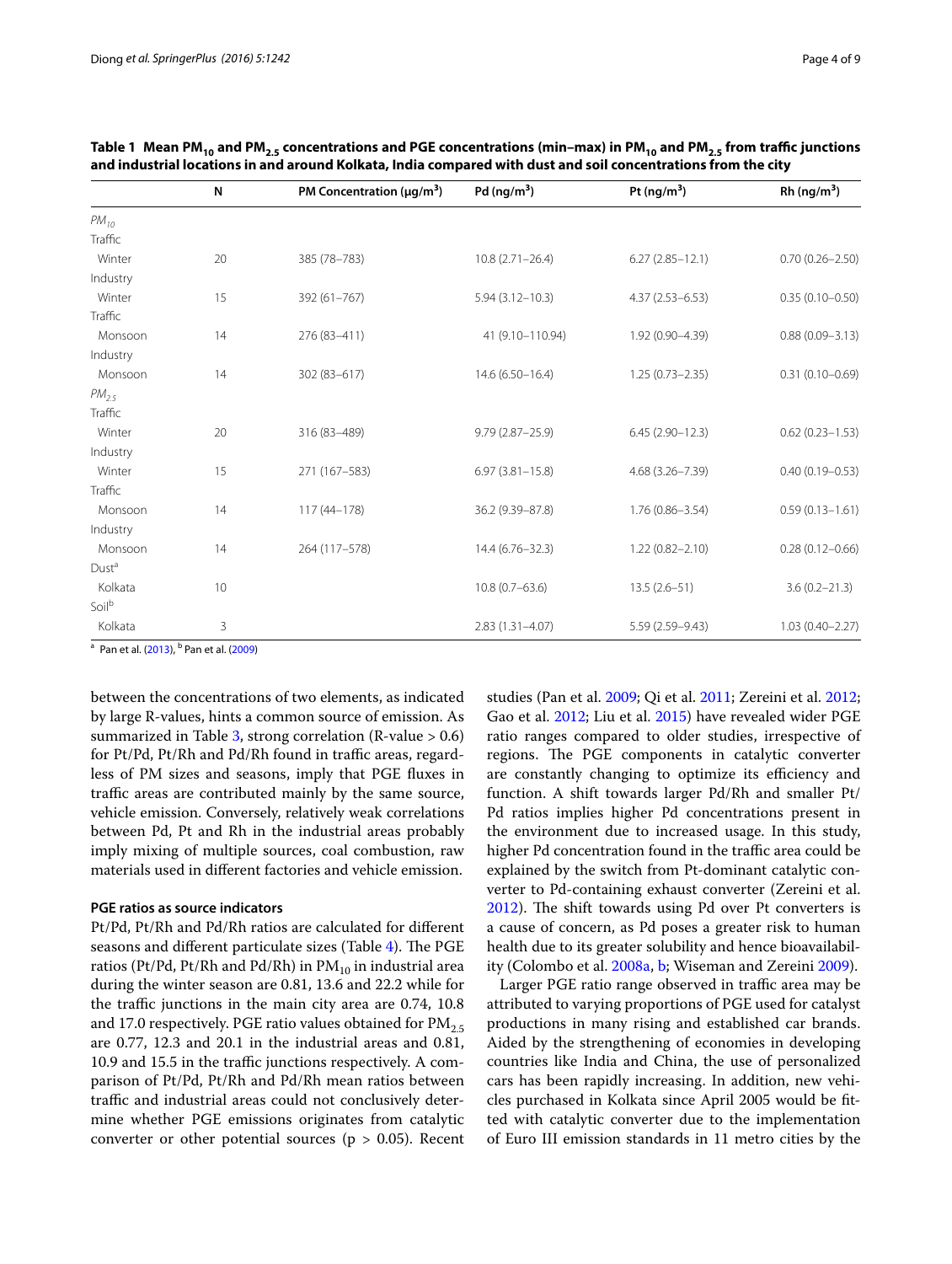

<span id="page-4-0"></span>Indian government (Pan et al. [2009\)](#page-8-8). In short, an increase in the number of new cars fitted with catalytic converter of numerous competing car brands in the market may have resulted in the wide PGE ratio observed in this study.

Wide-ranging PGE ratio found in industrial areas could be rationalized by the fact that different raw materials with wide ranging PGE ratios are used by various industries for their operations. For example 122 coal samples measured from USA had Pt/Pd ratio ranging from 0.37 to 2.22, Pt/Rh ratio from 1 to 10.9 and Pd/Rh ratio from 1 to 8.5 (Oman et al. [1997\)](#page-7-19). Hence to better assess the individual contribution of raw materials from these industries, further studies are required to establish PGE ratio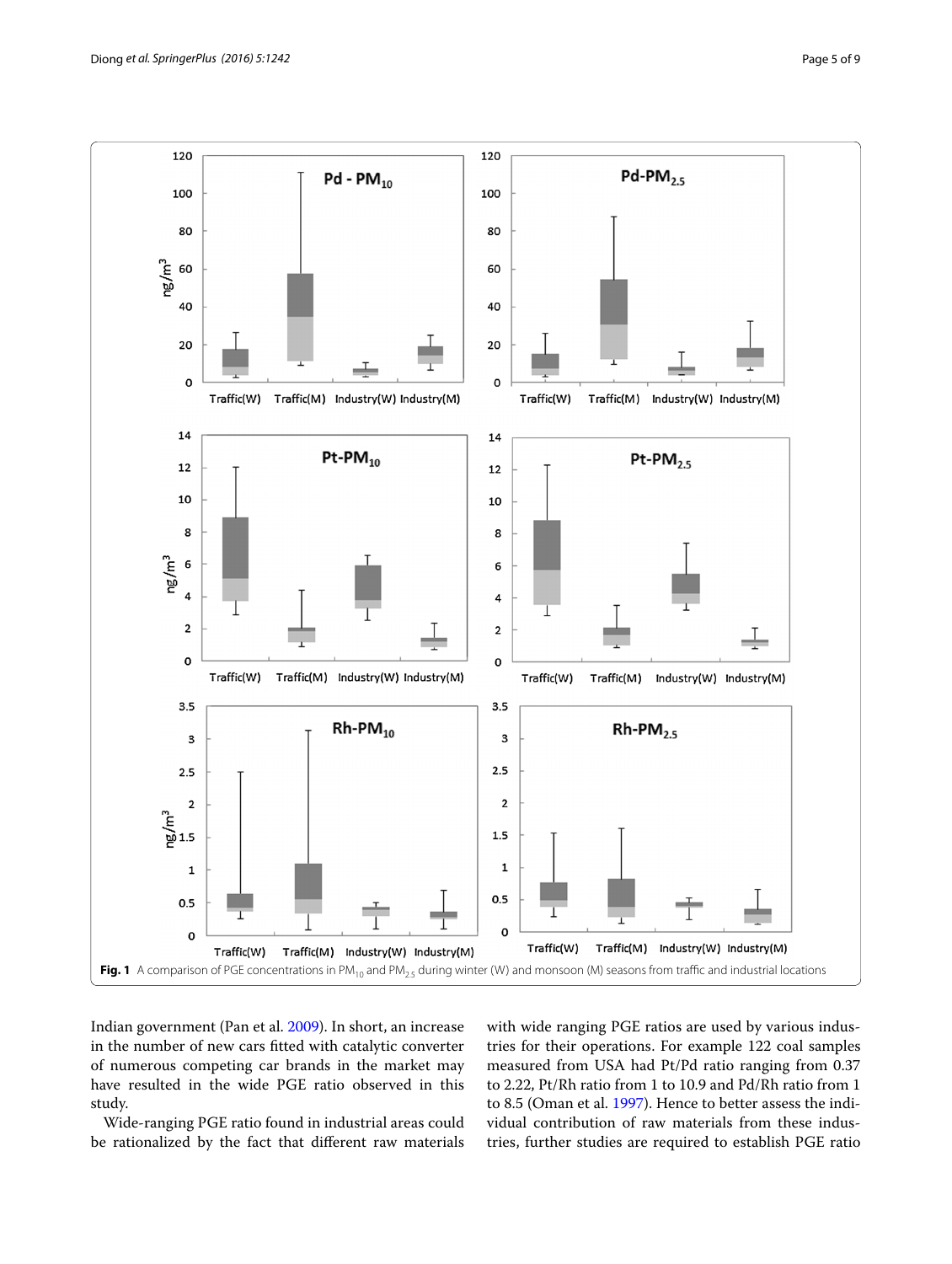| <b>City, Country</b>                | PM  | Sampling period | Pd $(nq/m^3)$                                                                                                                                       | Pt (ng/m <sup>3</sup> )                                                            | Rh (ng/m <sup>3</sup> )       | References                     |
|-------------------------------------|-----|-----------------|-----------------------------------------------------------------------------------------------------------------------------------------------------|------------------------------------------------------------------------------------|-------------------------------|--------------------------------|
| Boston, Massacheutts,<br><b>USA</b> | 10  | 2002-2003       | $0.009(0.0008 - 0.039)$                                                                                                                             | $0.0078(0.006 - 0.036)$                                                            | $0.0019(0.00033 -$<br>0.0059  | Rauch et al. (2005)            |
| Mexico City, Mexico                 | 10  | 2003            | 0.011                                                                                                                                               | 0.0093                                                                             | 0.0032                        | Rauch et al. (2006)            |
| Beijing, China                      | 10  | Oct-Dec 2007    |                                                                                                                                                     | 0.0218 (0.00622-<br>0.0243                                                         | $0.00744(0.00116 -$<br>0.0860 | Pan et al. (2009)              |
| Guangzhou, China                    |     |                 |                                                                                                                                                     | 0.0109 (0.00768-<br>0.0122                                                         | 0.00468 (0.00215-<br>0.00515  |                                |
| Raleigh, North Caro-<br>lina, USA   | 10  | Oct-Dec 2006    | 0.029                                                                                                                                               | 0.020                                                                              | 0.001                         | Hays et al. (2011)             |
| Frankfurt am Main,<br>Germany       | 10  | 2009-2010       | $0.058(0.008 - 0.132)$                                                                                                                              | $0.067(0.006 - 0.135)$                                                             | $0.013(0.002 - 0.035)$        | Zereini et al. (2012)          |
| Vienna, Austria                     | 10  | 2009-2011       | 0.0106 (0.0043-0.0216)                                                                                                                              | 0.0099 (0.0048-<br>0.0185)                                                         |                               | Puls et al. (2012)             |
| Texas, USA                          | 10  | 2012-2013       | 0.214 (0.1304-0.2986)                                                                                                                               | 0.0611 (0.0382-<br>0.0840                                                          | $0.0363(0.0212 - 0.0515)$     | Bozlaker et al. (2014)         |
| Braunschweig, Ger-<br>many          | 10  | 2005            | $0.0378(0.0001 - 0.044)$                                                                                                                            | $0.159(0.0009 - 0.246)$                                                            | $0.0010(0.0002 - 0.015)$      | Wichmann and Bahadir<br>(2015) |
| Frankfurt am Main,<br>Germany       | 2.5 | 2009-2010       | 0.0161 (0.0054-0.0274)                                                                                                                              | 0.0094 (0.0026-<br>0.0236                                                          | $0.0018(0.007 - 0.0042)$      | Zereini et al. (2012)          |
| Vienna, Austria                     | 2.5 | 2009-2011       | $0.0049$ ( <lod-0.0097)< td=""><td><math>0.0023</math> (<lod-0.0046)< td=""><td></td><td>Puls et al. (2012)</td></lod-0.0046)<></td></lod-0.0097)<> | $0.0023$ ( <lod-0.0046)< td=""><td></td><td>Puls et al. (2012)</td></lod-0.0046)<> |                               | Puls et al. (2012)             |
| Texas, USA                          | 2.5 | 2012-2013       | 0.0911 (0.0709, 0.113)                                                                                                                              | 0.0301 (0.0220, 0.0382)                                                            | 0.0125(0.0085, 0.0166)        | Bozlaker et al. (2014)         |
| Istanbul, Turkey                    | 2.5 | 2010-2011       | 0.00042 (0.00022-<br>0.00064)                                                                                                                       |                                                                                    |                               | Atilgan et al. (2012)          |
| Budapest, Hungary                   | 2.5 | 2010-2011       | 0.00048 (0.00025-<br>0.00086                                                                                                                        |                                                                                    |                               | Atilgan et al. (2012)          |

<span id="page-5-0"></span>Table 2 A comparison of PGE concentrations in PM<sub>10</sub> and PM<sub>2.5</sub> from various cities around the world

Numbers in parenthesis indicate concentration range.

*LOD* limit of detection

<span id="page-5-1"></span>

|  |  | Table 3 Correlation coefficients of PGEs in traffic junctions and industrial areas |  |  |  |  |  |
|--|--|------------------------------------------------------------------------------------|--|--|--|--|--|
|--|--|------------------------------------------------------------------------------------|--|--|--|--|--|

|       | <b>Traffic</b> |         |                   |                | <b>Industrial</b> |         |           |                |  |
|-------|----------------|---------|-------------------|----------------|-------------------|---------|-----------|----------------|--|
|       | $PM_{10}$      |         | PM <sub>2.5</sub> |                | $PM_{10}$         |         | $PM_{25}$ |                |  |
|       | Winter         | Monsoon | Winter            | <b>Monsoon</b> | Winter            | Monsoon | Winter    | <b>Monsoon</b> |  |
| Pt/Pd | 0.79           | 0.82    | 0.77              | 0.63           | 0.04              | 0.38    | 0.06      | 0.35           |  |
| Pt/Rh | 0.64           | 0.93    | 0.89              | 0.81           | 0.50              | 0.19    | 0.19      | 0.30           |  |
| Pd/Rh | 0.62           | 0.80    | 0.89              | 0.74           | 0.14              | 0.50    | 0.24      | 0.29           |  |

ranges of raw materials particularly coal used by different industries.

## **Seasonal variation of PGE concentrations**

An assessment of Pd, Pt and Rh concentration trend (Fig. [1\)](#page-4-0) between winter and monsoon seasons reveals an interesting trend. Several studies have observed a higher Pd and Pt concentration in airborne PM (Zereini et al. [2012](#page-8-9); Rauch et al. [2005\)](#page-8-6) during dry or winter season as compared to other seasons. Scavenging of aerosols by rain was suggested as a probable reason for this trend (Zereini et al. [2012](#page-8-9)). Other possible cause could be due to thermal inversions that dominate during winter, leading to the accumulation of aerosol in the atmosphere.

However, in our current study, spikes in the mean  $PM_{10}$ concentration of Pd by 146 and 280 % were observed during monsoon season as compared to winter for industrial and traffics areas respectively (Fig. [1](#page-4-0)). Similar magnitude of increase was also observed for  $PM_{2.5}$  in both locations. On the other hand, a noticeable decrease in Pt concentration during monsoon by approximately 70 % for both  $PM_{10}$  and  $PM_{2.5}$  were observed which we attribute to the scavenging effect of the rain. Average concentrations of Rh for  $PM_{10}$  and  $PM_{2.5}$  were relatively unaffected in both seasons.

We hypothesize the trend in our monsoon data to be due to interplay of scavenging effect of rain and the solubility of Pd, Pt and Rh elements or their compounds in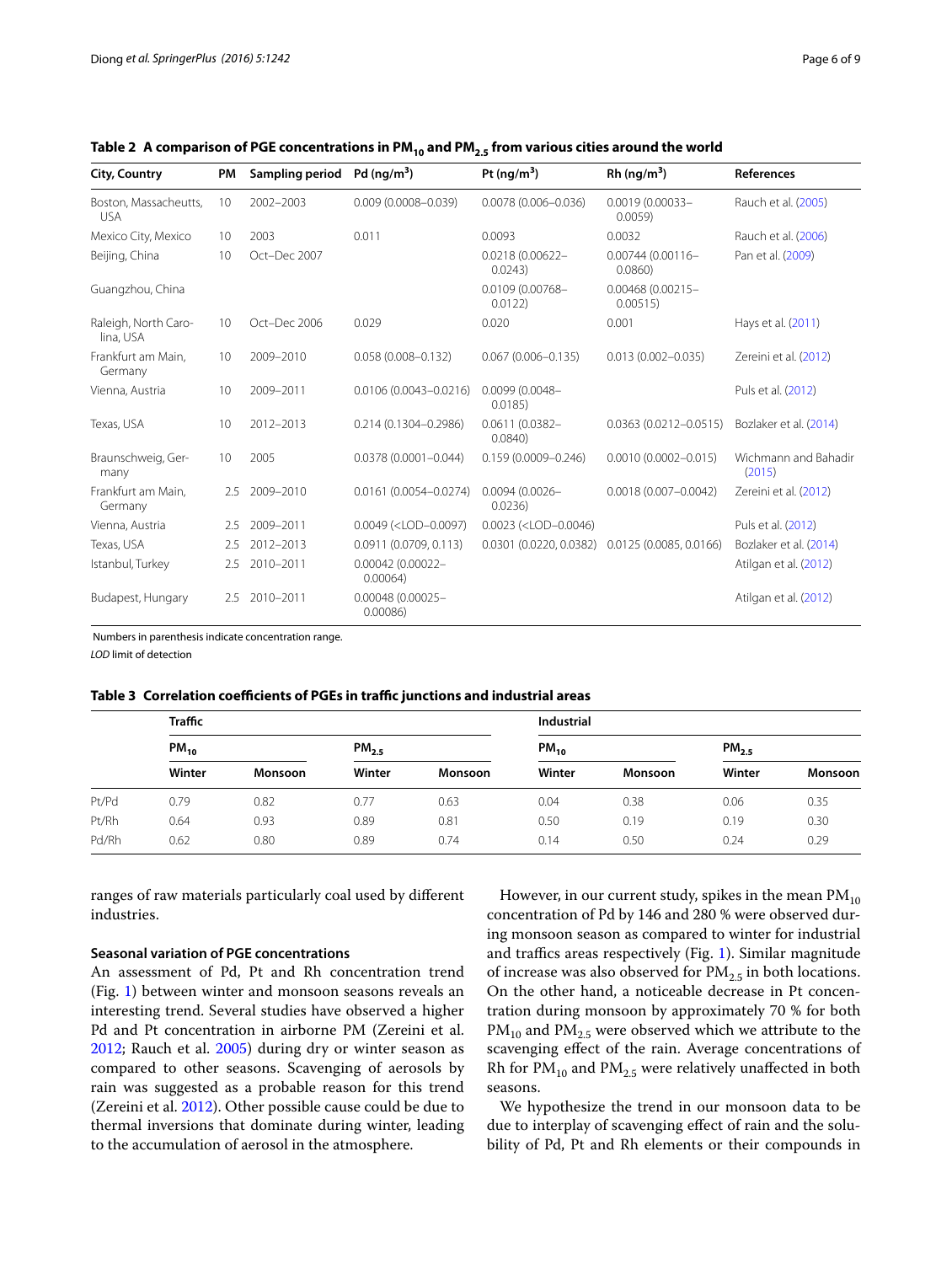| <b>City, Country</b>           | Sample                      | Pt/Pd                 | Pt/Rh               | Pd/Rh               |
|--------------------------------|-----------------------------|-----------------------|---------------------|---------------------|
| Indiana, US <sup>a</sup>       |                             | $1 - 2.5$             | $5 - 16$            | $4 - 9$             |
| Perth, Australia <sup>b</sup>  | Road dust                   | $1.04(0.7-1.5)$       | $5.1(4.6-6.3)$      | $5.17(3.3-6.9)$     |
|                                | Roadside soil               | 1.4                   | 6.1                 | 4.5                 |
| Boston, US <sup>c</sup>        | Airborne particles          | 1.01                  | 5.06                |                     |
| Mexico City, Mexicod           | Airborne particles          | 0.96                  | 3.1                 |                     |
| Vienna, Austria <sup>e</sup>   | Airborne particles          | 3.41                  |                     |                     |
| Beijing, Chinaf                | Roadside soil               | $1.91* (0.13 - 3.82)$ | $3.94(2.40 - 19.6)$ | $2.06*$ (1.83-31.3) |
| Guangzhou, Chinaf              |                             | $0.88*$               | $2.9*$              | $3.3*$              |
| Hong Kong, Chinaf              |                             | $1.61*$               | $5.76*$             | $3.58*$             |
| Macao, China <sup>f</sup>      |                             | $0.88*$               | $4.21*$             | $4.8*$              |
| Qingdao, Chinaf                |                             | $1.0*$                | $3.23*$             | $3.24*$             |
| Mumbai, India <sup>f</sup>     |                             | $0.4*$                | $9.75*$             | $24.2*$             |
| Kolkata, India <sup>f</sup>    |                             | $1.98*$               | $5.43*$             | $2.75*$             |
| Shenzhen, China <sup>9</sup>   | Road dust and roadside soil | $0.93(0.35 - 2.17)$   | $3.96(2.87 - 10.8)$ |                     |
| Hong Kong, China <sup>g</sup>  |                             | $0.94(0.3 - 1.98)$    | 8.51 (4.4-14.9)     |                     |
| Guangzhou, China <sup>9</sup>  |                             | $0.51(0.21 - 1.35)$   | 3.37 (1.49-5.62)    |                     |
| Frankfurt, Germanyh            | Airborne particles          | $(0.04 - 5.0)^*$      | $3.8(0.3 - 19.2)$   |                     |
| Beijing, China                 | Road dust                   | $0.59(0.2-3.2)$ *     | $(1.0 - 5.8)^*$     |                     |
| Xinjiang, China                | Rainwater                   |                       |                     | 17.94               |
| Kolkata, India (current study) | $PM_{10}$ winter            |                       |                     |                     |
|                                | Traffic                     | $0.74(0.38 - 1.20)$   | $10.8(4.0 - 21.0)$  | 17.0 (8.87-47.5)    |
|                                | Industrial                  | $0.81(0.35 - 1.19)$   | 13.6 (8.08-25.3)    | 22.2 (8.64-68.5)    |
|                                | $PM_{2.5}$ winter           |                       |                     |                     |
|                                | Traffic                     | $0.81(0.36 - 1.91)$   | $10.9(5.73 - 20.5)$ | 15.5 (8.54 - 38.5)  |
|                                | Industrial                  | $0.77(0.27 - 1.05)$   | $12.3(8.46 - 27.7)$ | 20.1 (9.0-58.7)     |

<span id="page-6-0"></span>**Table 4 PGE ratios from various cities in the world**

 $^{\sf a}~$  Ely et al. [\(2001](#page-7-23)),  $^{\sf b}$ Whiteley and Murray [\(2003\)](#page-8-21), <sup>c</sup> Rauch et al. [\(2005](#page-8-6)), <sup>d</sup> Rauch et al. [\(2006\)](#page-8-7),  $^{\sf c}$  Limbeck et al. [\(2007](#page-7-24)), <sup>f</sup> Pan et al. ([2009](#page-8-8)), <sup>g</sup> Qi et al. [\(2011\)](#page-8-18), <sup>h</sup> Zereini et al. ([2012](#page-8-9)), <sup>i</sup> Gao et al. [\(2012](#page-7-14)), <sup>j</sup> Liu et al. [\(2015\)](#page-7-15)

\* Author's estimation from available data

moist air. Washout of aerosol by rain can explain the decrease in Pt concentration during monsoon. Rh is least soluble in water which justifies its near constant concentrations across seasons. We hypothesize the increase of Pd concentration during monsoon is due to higher solubility of Pd and its various species in the hygroscopic aerosols during monsoon (Jarvis et al. [2001](#page-7-22); Whiteley and Murray [2003](#page-8-21)). Due to the high humidity in Kolkata (average ~87 % during sampling season) the hydrated aerosols dissolve Pd emitted into the atmosphere from vehicle and industrial sources and lengthen its residence time in the atmosphere. As measurements are conducted in two short periods during winter and monsoon seasons, a longer period of monitoring could test our hypothesis and assist in establishing PGE trend in the atmosphere in various seasons.

# **Conclusion**

In India, PGE data archives in environmental samples are inadequate, particularly after the year 2000 when passenger cars and commercial vehicles were required to

meet the emission level of Euro I standard. Post 2005, new cars in the Indian metro cities have had to meet the emission standards equivalent to Euro III. Measurements conducted in Kolkata from traffic junctions and industrial sites show high concentration of PGE in the air and a trend of Pd > Pt > Rh during winter and monsoon seasons in both the locations. A strong correlation could be found for Pt/Pd, Pt/Rh and Pd/Rh in traffic areas during both winter and monsoon seasons, which indicate a common emission source (i.e. automobile catalytic converter). Conversely, weak or moderate correlations are observed for Pt/Pd, Pt/Rh and Pd/Rh, which we attribute to various distinctive PGE ratios in different raw materials used by industries. Our study could not conclusively pinpoint industrial or traffic PGE emission based on PGE ratios. We noticed a wide ratio range for Pt/Pd, Pt/Rh and Pd/Rh in contrary to previous studies. Seasonal variations in atmospheric PGE concentration were observed. During monsoon season concentrations of Pd increases by 146 and 280 % in industrial and traffic areas respectively whereas Pt dropped by approximately 70 %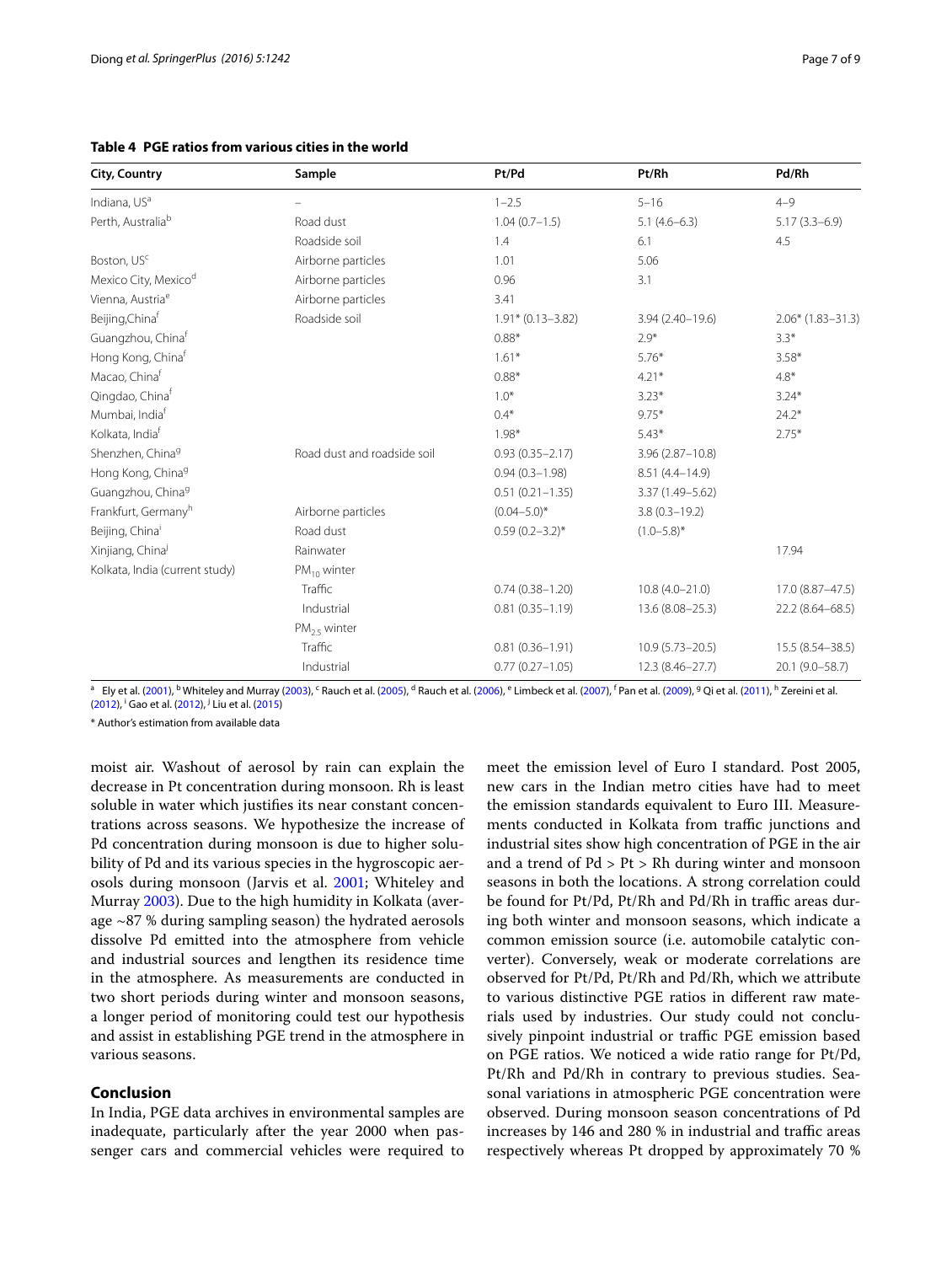for both locations. As measurements are conducted in two short periods during winter and monsoon seasons, a longer period of monitoring could assist in establishing PGE trends in the atmosphere due to changing seasons. Further studies are required to establish PGE ratio range for different industrial raw materials and emissions to assess their individual contribution to PGE flux in the atmosphere.

# **Additional file**

**[Additional file 1: Table S1.](http://dx.doi.org/10.1186/s40064-016-2475-z)** Agilent 7700 ICP-MS operating conditions for the analysis of PM samples. **Figure S1.** Map showing sampling locations in and around the megacity of Kolkata, India.

#### **Authors' contributions**

RD, XW, PKS, RDW: Contributed to conception and design. HTD, RD, BK, BS, PKS: Contributed to acquisition of data. All authors: Contributed to analysis and interpretation of data. HTD, RD, XW, RDW: Drafted the article. All authors: Approved the submitted version for publication. All authors read and approved the final manuscript.

#### **Author details**

<sup>1</sup> Earth Observatory of Singapore, Nanyang Technological University, Singapore 639798, Singapore. <sup>2</sup> Asian School of the Environment, Nanyang Technological University, Singapore 639798, Singapore.<sup>3</sup> Division of Chemistry and Biological Chemistry, School of Physical and Mathematical Sciences, Nanyang Technological University, Singapore 637371, Singapore. 4 Department of Environment Management, Indian Institute of Social Welfare and Business Management, Kolkata 700073, India.

#### **Acknowledgements**

This research was supported by research grants from the Singapore National Research Foundation (NRF) and the Singapore Ministry of Education (MOE) under the Research Centres of Excellence (RCE) initiative; a NRF fellowship grant (NRFF2011–08 to X.F.) and a Singapore MOE Tier 1 research grant (RG 61/11 to R.W.).

#### **Competing interests**

We declare that we have no competing interests.

Received: 28 March 2016 Accepted: 18 July 2016 Published online: 02 August 2016

#### **References**

- <span id="page-7-21"></span>Atilgan S, Akman S, Baysal A, Bakircioglu Y, Szigeti T, Ovari M, Zaray G (2012) Monitoring of Pd in airborne particulates by solid sampling high-resolution continuum source electrothermal atomic absorption spectrometry. Spectrochim Acta, Part B 70:33–38
- <span id="page-7-8"></span>Barbante C, Veysseyre A, Ferrari C, Van de Velde K, Morel C, Capodaglio G, Cescon P, Scarponi G, Boutron C (2001) Greenland snow evidence of large scale atmospheric contamination for platinum, palladium, and rhodium. Environ Sci Technol 35:835–839
- <span id="page-7-4"></span>Bozlaker A, Spada NJ, Fraser MP, Chellam S (2014) Elemental characterization of PM2.5 and PM10 emitted from light duty vehicles in the Washburn Tunnel of Houston, Texas: release of rhodium, palladium, and platinum. Environ Sci Technol 48:54–62
- <span id="page-7-12"></span>Census of India, Office of the Register General & Census Commissioner (2011) Ministry of Home Affairs, India. [http://censusindia.gov.in/2011-prov](http://censusindia.gov.in/2011-prov-results/prov_data_products_wb.html)[results/prov\\_data\\_products\\_wb.html](http://censusindia.gov.in/2011-prov-results/prov_data_products_wb.html). Accessed 6 July 2015
- <span id="page-7-13"></span>Chowdhury MZ (2004) Characterization of fine particle air pollution in the Indian subcontinent. Ph.D. Thesis, Georgia Institute of Technology
- <span id="page-7-0"></span>Cicchella D, De Vivo B, Lima A (2003) Palladium and platinum concentration in soils from the Napoli metropolitan area, Italy: possible effects of catalytic exhausts. Sci Total Environ 308:121–131
- <span id="page-7-17"></span>Colombo C, Monhemius AJ, Plant JA (2008a) Platinum, palladium and rhodium release from vehicle exhaust catalysts and road dust exposed to simulated lung fluids. Ecotoxicol Environ Saf 71:722–730
- <span id="page-7-18"></span>Colombo C, Monhemius AJ, Plant JA (2008b) The estimation of the bioavailabilities of platinum, palladium and rhodium in vehicle exhaust catalysts and road dusts using a physiologically based extraction test. Sci Total Environ 389:46–51
- <span id="page-7-16"></span>Dai S, Ren D, Zhang J, Hou X (2003) Concentrations and origins of platinum group elements in Late Paleozoic coals of China. Int J Coal Geol 55:59–70
- <span id="page-7-11"></span>Das R, Khezri B, Srivastava B, Datta S, Sikdar PK, Webster RD, Wang X (2015) Trace Element Composition of PM2.5 and PM10 from Kolkata—a Heavily Polluted Indian Metropolis. Atmos Pollut Res 6:742–750
- <span id="page-7-23"></span>Ely JC, Neal CR, Kulpa CF, Schneegurt MA, Seidler JA, Jain JC (2001) Implications of platinum-group element accumulation along U.S. Roads from Catalytic-Converter Attrition. Environ Sci Technol 35:3816–3822
- <span id="page-7-14"></span>Gao B, Yu Y, Zhou H, Lu J (2012) Accumulation and distribution characteristics of platinum group elements in roadside dusts in Beijing, China. Environ Toxicol Chem 31:1231–1238
- <span id="page-7-3"></span>Gomez B, Palacios MA, Gomez M, Sanchez JL, Morrison G, Rauch S, McLeod C, Ma R, Caroli S, Alimonti A, Petrucci F, Bocca B, Schramel P, Zischka M, Petterson C, Wass U (2002) Levels and risk assessment for humans and ecosystems of platinum-group elements in the airborne particles and road dust of some European cities. Sci Total Environ 299:1–19
- <span id="page-7-20"></span>Hays MD, Cho SH, Baldauf R, Schauer JJ, Shafer M (2011) Particle size distributions of metal and non-metal elements in an urban near-highway environment. Atmos Environ 45:925–934
- <span id="page-7-22"></span>Jarvis KE, Parry SJ, Piper JM (2001) Temporal and spatial studies of autocatalystderived platinum, rhodium, and palladium and selected vehicle-derived trace elements in the environment. Environ Sci Technol 35:1031–1036
- <span id="page-7-1"></span>JMPLC (Johnson Matthey Public Limited Company) (1999) Platinum 1999 interim review. [http://www.platinum.matthey.com/services/market](http://www.platinum.matthey.com/services/market-research/market-review-archive/platinum-1999-interim-review)[research/market-review-archive/platinum-1999-interim-review](http://www.platinum.matthey.com/services/market-research/market-review-archive/platinum-1999-interim-review). Accessed 6 July 2015
- <span id="page-7-2"></span>JMPLC (Johnson Matthey Public Limited Company) (2013) Platinum 2013 interim review. [http://www.platinum.matthey.com/services/market](http://www.platinum.matthey.com/services/market-research/market-review-archive/platinum-2013-interim-review)[research/market-review-archive/platinum-2013-interim-review](http://www.platinum.matthey.com/services/market-research/market-review-archive/platinum-2013-interim-review). Accessed 6 July 2015
- <span id="page-7-9"></span>Kantisar K, Koellensperger G, Hann S, Limbeck A, Puxbaum H, Stingeder G (2003) Determination of Pt, Pd, and Rh by inductively coupled plasma sector field mass spectroscopy (ICP-SFMS) in size-classified urban aerosol samples. J Anal At Spectrom 18:239–246
- <span id="page-7-10"></span>Limbeck A, Rendl J, Heimburger G, Kranabetter A, Puxbaum H (2004) Seasonal variation of palladium, elemental carbon and aerosol mass concentrations in airborne particulate matter. Atmos Environ 38:1979–1987
- <span id="page-7-24"></span>Limbeck A, Puls C, Handler M (2007) Platinum and palladium emissions from on-road vehicles in the Kaisermühlen Tunnel (Vienna, Austria). Environ Sci Technol 41:4938–4945
- <span id="page-7-15"></span>Liu Y, Tian F, Liu C, Zhang L (2015) Platinum group elements in the precipitation of the dry region of Xinjiang and factors affecting their deposition to land: the case of Changji City, China. Atmos Pollut Res 6:178–183
- <span id="page-7-6"></span>Moldovan M, Palacios MA, Gómez MM, Morrison G, Rauch S, McLeod C, Ma R, Caroli S, Alimonti A, Petrucci F, Bocca B, Schramel P, Zischka M, Pettersson C, Wass U, Luna M, Saenz JC, Santamarıa J (2002) Environmental risk of particulate and soluble platinum group elements released from gasoline and diesel engine catalytic converters. Sci Total Environ 296:199–208
- <span id="page-7-7"></span>Morton-Bermea O, Amador-Muñoz O, Martínez-Trejo L, Hernández-Álvarez E, Beramendi-Orosco L, García-Arreola ME (2014) Platinum in PM2.5 of the metropolitan area of Mexico City. Environ Geochem Hlth 36:987–994
- <span id="page-7-19"></span>Oman CL, Finkelman RB, Tewalt SJ (1997) Concentrations of platinum group elements in 122 U.S coal samples. In: U.S. Geological Survey Open-File Report 97-53. U.S. Geological Survey. [http://pubs.usgs.gov/of/1997/of97-](http://pubs.usgs.gov/of/1997/of97-053/) [053/](http://pubs.usgs.gov/of/1997/of97-053/). Accessed 3 July 2015
- <span id="page-7-5"></span>Palacios MA, Gomez MM, Moldovan M, Morrison G, Rauch S, McLeod C, Ma R, Laserna J, Lucena P, Caroli S, Alimonti A, Petrucci F, Bocca B, Schramel P, Lustig S, Zischka M, Wass U, Stenbom B, Luna M, Saenz JC, Santamaria J (2000) Platinum-group elements: quantification in collected exhaust fumes and studies of catalyst surfaces. Sci Total Environ 257:1–15